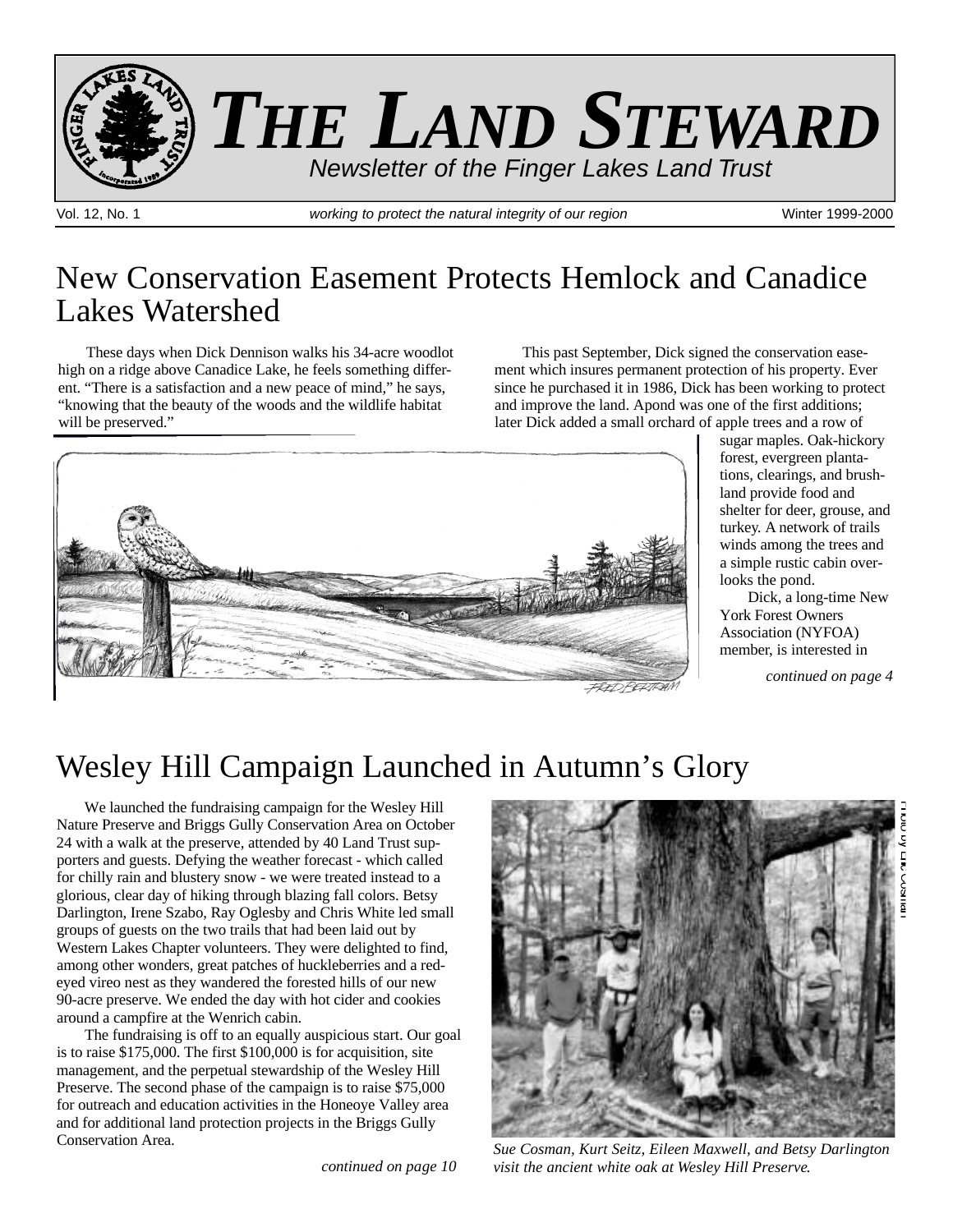# **AT THE SIGN OF THE LONE PINE**

Up in the clear, dry air of the Rockies, the largest Land Trust Alliance Rally ever was held this past October. Kat Lieberknecht, Bev Abplanalp, Board member Dick Ruswick, and I fanned out into the dozen or so concurrent workshops to

absorb the latest advice on topics such as defending conservation easements or running fundraising campaigns.

Throughout the Rally, I was struck by an emerging theme that seemed important to our work back home, as we enter a new century and identify our strategic goals for the next decade: land trusts are maturing in several dimensions. The older land trusts are beginning to learn (sometimes the hard way - in court) about the kind of monitoring and documentation needed to enforce the terms of conservation easements on lands now held by second generation landowners. Additionally, land trusts of all sizes are waking up to the necessity of raising truly adequate stewardship endowments for their protected properties. The urgent tone surrounding the conversations on easement enforcement and stewardship indicated how seriously we must work together to meet this challenge.

Still relatively low in volume, but clearly building into the next critical issue, were the concerns expressed about the ability of hundreds of land trusts to evolve their organizational management capacity to meet the challenges of their perpetual obligations. As land trusts mature, they generally focus on increasing their funding sources in order to support a professional and technical staff to organize and carry out the trust's programs. But for regional or statewide land trusts such as ours, it is impossible for just a few staff members to respond to all of the land protection opportunities available.

That's why we need you. We need our members and supporters to make an investment in their own education on land use issues. We want to help you make this investment by offering several new educational features in our newsletter and by providing high quality workshops that teach the leadership and land conservation skills our volunteers need. Without our volunteers, our current level of activity would shrink considerably. However, if we have even more members take on the challenge of volunteering, there is no doubt we will reach our strategic

> goal of having large, active chapters of volunteers working across the entire Finger Lakes Region on dozens of projects simultaneously.

> In this issue, we introduce you to two new features. Merry Jo Bauer, a talented volunteer, has offered to write a column on federal and state initiatives affecting the work of land trusts (see insert). Volunteers can help immensely by helping to educate their elected representatives on these topics. The other new feature will be an essay series that illuminates many of the issues that face land trusts and the conservation movement. We

begin the series appropriately by offering an excerpt from Aldo Leopold's essay on a land ethic from *A Sand County Almanac*. We do this in celebration of our 10th anniversary and to honor Carl Leopold, our founding president. We hope you will enjoy these additions to The Land Steward, and will join us in teaching others about the importance of preserving the natural heritage of our region.

*—Gay Nicholson, Executive Director* 

## PRESERVE MANAGEMENT COMMITTEE REPORT Reorienting and Expanding Our Work, Seeking New Members

The Preserve Management Committee (PMC) is redefining what we do and how we intend to do it. During our early years we focused on crafting a management plan for each of the Land Trust's preserves. Now that most of these are in place, we want to assume a more active, hands-on involvement in preserve management.

Our current thinking has each PMC member taking on specific responsibilities related to a certain preserve. These might include acting as a bridge between the PMC and the preserve steward(s), and reviewing and helping to implement the management plan for that preserve. The PMC will continue functioning as a whole–but we may get away with a reduced meeting frequency!

Our subcommittees are working to define our future functions in terms of: (1) interfacing with preserve stewards,

(2) recruiting new members for the PMC, and (3) identifying potential sources of expertise that might be needed in management. We certainly welcome any of you readers to look us over. You could also let me know of your interest(s) by e-mail (rto1@cornell.edu) and I'll get back to you.

*—Ray Oglesby, Chair* 

members and *supporters to make an investment in their own education on land use issues.*

*We need our*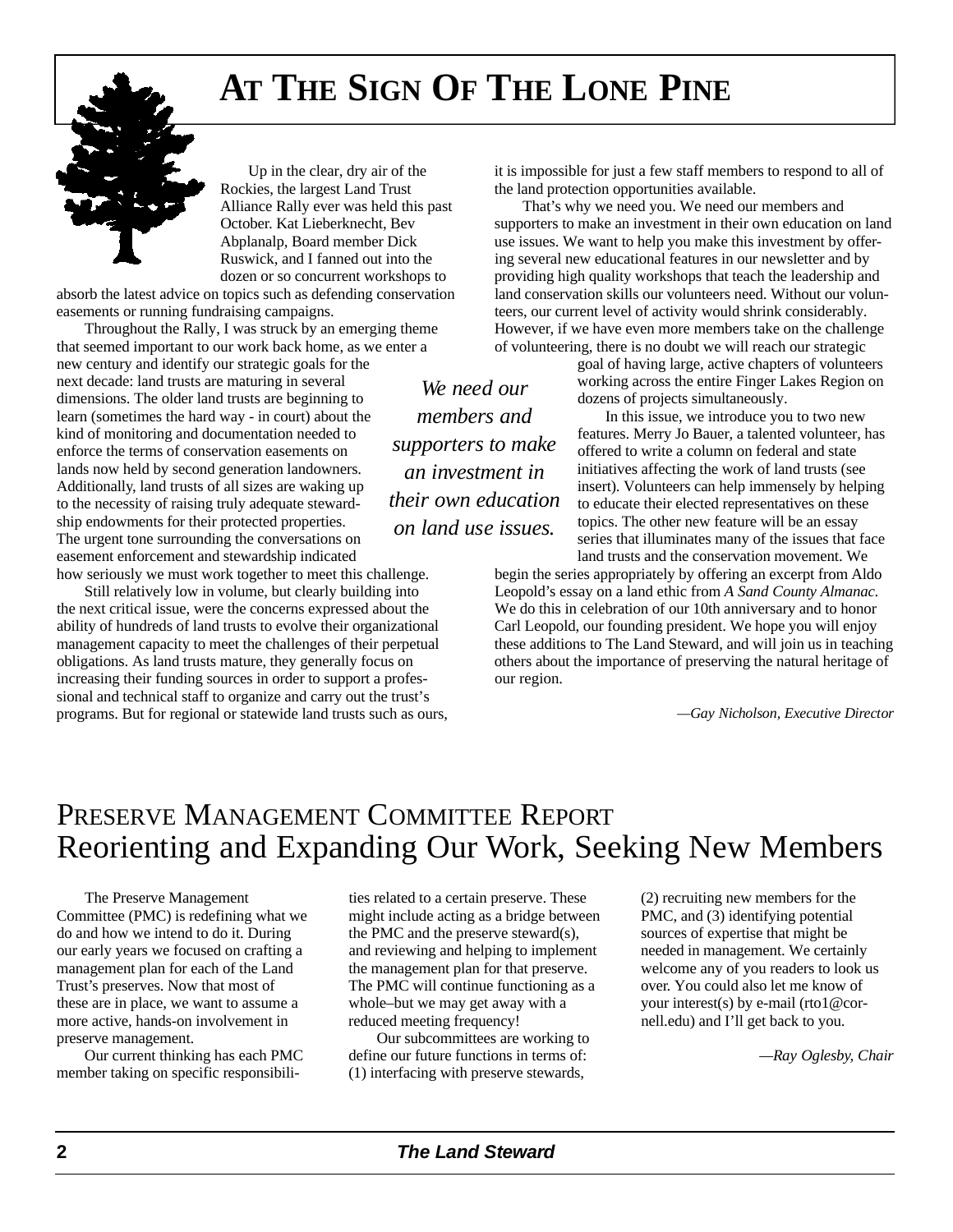## From: A Sand County Almanac (1949)

*By Aldo Leopold* 

All ethics so far evolved rest upon a single premise: that the individual is a member of a community of interdependent parts. His instincts prompt him to compete for his place in the community, but his ethics prompt him also to cooperate (perhaps in order that there may be a place to compete for).

The land ethic simply enlarges the boundaries of the community to include soils, waters, plants, and animals, or collectively: the land.

This sounds simple: do we not already sing our love for and obligation to the land of the free and the home of the brave? Yes, but just what and whom do we love? Certainly not the soil, which we are sending helter-skelter downriver. Certainly not the waters, which we assume have no function except to turn turbines, float barges, and carry off sewage. Certainly not the plants, of which we exterminate whole communities without batting an eye. Certainly not the animals, of which we have already extirpated many of the largest and most beautiful species. Aland ethic of course cannot prevent the alteration, management, and use of these "resources," but it does affirm their right to continued existence, and, at least in spots, their continued existence in a natural state.

In short, a land ethic changes the role of *Homo sapiens* from conqueror of the land-community to plain member and citizen of it. It implies respect for his fellow-members, and also respect for the community as such.



COME TO THE LAND TRUST!

Bird nesting boxes, Michael DeMunn's poster of the Finger Lakes, T-shirts, Biodiversity Preserve Certificates.

NEW! Neat forest green baseball caps with our logo, stunning note cards from Acorn Designs, featuring Susan Bull Riley's paintings of the Stevenson Forest Preserve and the Lindsay-Parsons Biodiversity Preserve.

In human history, we have learned (I hope) that the conqueror role is eventually self-defeating. Why? Because it is implicit in such a role that the conqueror knows, *ex cathedra ,* just what makes the community clock tick, and just what and who is valuable, and what and who is worthless, in community life. It always turns out that he knows neither, and this is why his conquests eventually defeat themselves. […]

It is inconceivable to me that an ethical relation to land can exist without love, respect, and admiration for land, and a high regard for its value. By value, I of course mean something far broader than mere economic value; I mean value in the philosophical sense.

Perhaps the most serious obstacle impeding the evolution of the land ethic is the fact that our educational and economic system is headed away from, rather that toward, an intense, consciousness of land. […]

The "key-log" which must be moved to release the evolutionary process for an ethic is simply this: quit thinking about decent land-use as solely an economic problem. Examine each question in terms of what is ethically and esthetically right, as well as what is economically expedient. Athing is right when it tends to preserve the integrity, stability, and beauty of the biotic community. It is wrong when it tends otherwise.

It of course goes without saying that economic feasibility limits the tether of what can or cannot be done for land. It always has and it always will. The fallacy the economic determinists have tied around our collective neck, and which we now need to cast off, is the belief that economics determines all land-use. This is simply not true. An innumerable host of actions and attitudes, comprising perhaps the bulk of all land relations, is determined by the land-user's tastes and predilections, rather than by his purse. The bulk of all land relations hinges on investments of time, forethought, skill, and faith rather than on investments of cash. As a land-user thinketh, so is he.

I have purposely presented the land ethic as a product of social evolution because nothing so important as an ethic is ever "written." Only the most superficial student of history supposes that Moses "wrote" the Decalogue; it evolved in the minds of a thinking community, and Moses wrote a tentative summary of it for a "seminar." I say tentative because evolution never stops.

The evolution of a land ethic is an intellectual as well as emotional process. Conservation is paved with good intentions which prove to be futile, or even



*Carl Leopold in front of the cabin built by his father, Aldo Leopold.*

dangerous, because they are devoid of critical understanding either of the land, or of economic land-use. I think it is a truism that as the ethical frontier advances from the individual to the community, its intellectual content increases.

*This excerpt from* A Sand County Almanac (1949) is reprinted with *permission from the Aldo Leopold Foundation.*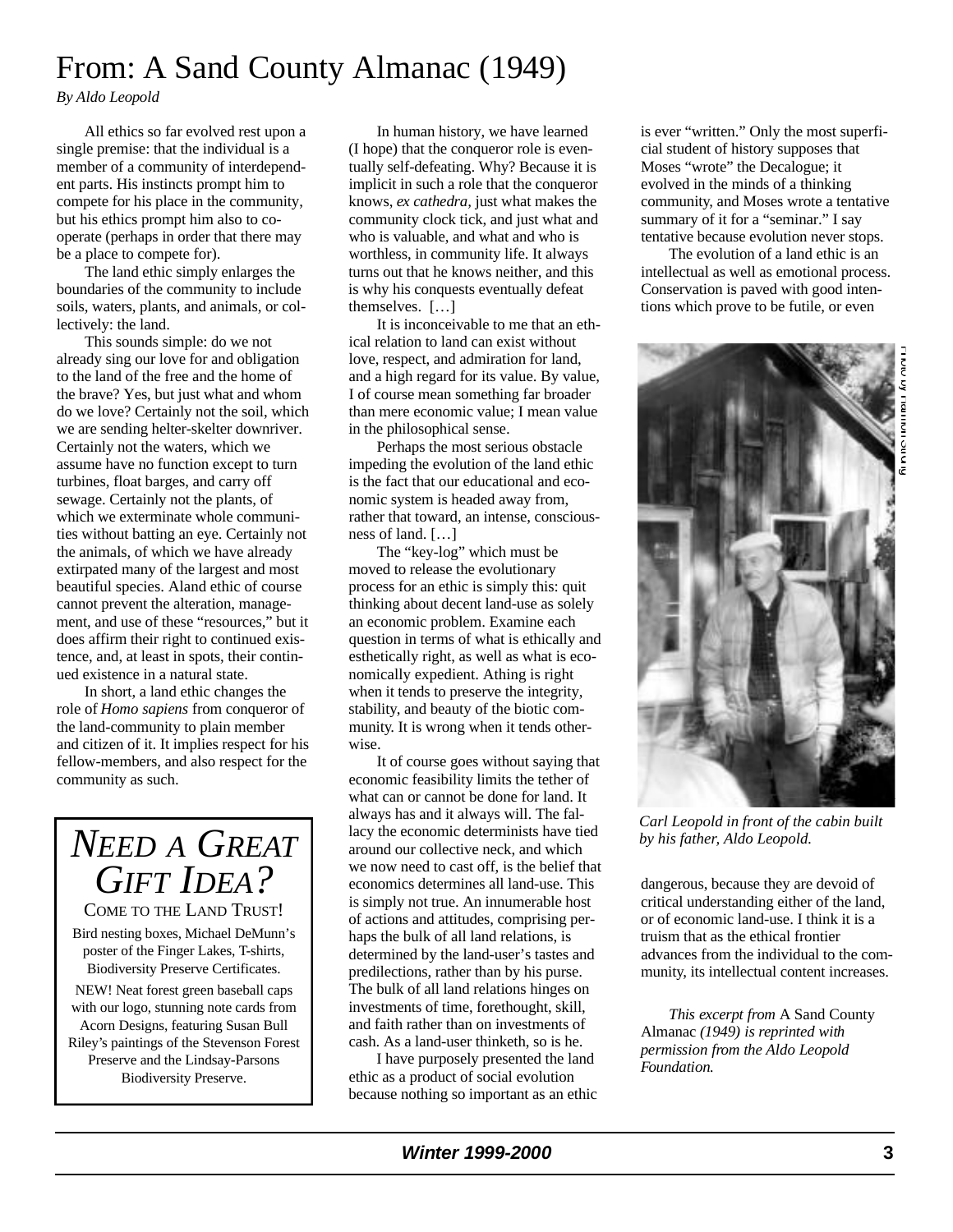## Walking Lick Brook

On September 30, Bev Abplanalp and I had the pleasure of taking twelve Ithaca College students in the Writing as a Naturalist class and their professor, Marlene Kobrec, on a nature walk at the Sweedler Preserve at Lick Brook. Kobrec and her students came to observe nature, preparatory to writing about it. Here was their chance to get their hands on the earth, and see what it had to reveal in the wild state.

Bev suggested that we walk the first five minutes in silence. The day before it had rained, and the creek was finally burbling after its summer-long silence. Our silent walk attuned us to our surrounds.

Our first stop was at a large white pine. We estimated it to be as much as 200 years old. We discussed the feel and texture of the bark, as well as the tree's commercial value.

With our silence broken, we examined each different species of tree from its roots to its crown. I showed the little pointed black leaf gall of the witch hazel, an understory tree. Curiously, the gall



**Ithaca College professor Marlene Kobrec** *and her Writing as a Naturalist class*

resembles a tiny cone-shaped witch's hat. Farther down the trail we came to a huge white oak that had broken and blown over, and saw the heart rot that brought it down.

As we walked along slowly, we saw all sorts of fungi-some good to eat, some that can kill. Here was a jewel puffball, tasty and sweet; next a poisonous amanita. And right in the middle of the trail, the hole to a chipmunk's den.

We came at last to the deep gorge known as the amphitheater. In the distance a turkey buzzard soared in lazy circles and a raven called. Ravens are cliff dwellers, and this raven reared young here this summer on the east side of the gorge. Ared cedar, the only one in the vicinity, clung to the lip of the gorge.  $A$ patch of sun lit up a few small blueberry bushes, white wood aster, some sarsaparilla plants, partridge berries, and white snakeroot.

One group of students, Bev with them, parted then to head back to their cars. I went on with the others. On an offbeat trail we found a snakeskin, likely from a black rat snake. We tried the taste of different acorns: the bitter red oak ones, the sweeter white oak ones. Thorny hawthorn trees dropped bright red fruit for wildlife to eat, and we discovered an early flush of ash bolettes, a tasty mushroom. So engrossed were we that we hardly noticed the time - until Bev came tearing down the trail, looking for us! *—Hank Krauss* 

### **New Conservation Easement**

### *continued from page 1*

comparing the results of both active and passive forest management. Since the early '90s, Dick has followed a program of selective cutting to improve the health of the forest. One of his goals of the easement is to let some areas of oakhickory forest advance to healthy oldgrowth.

Dick serves as well on the Pittsford Green Belt Association Board. The Green Belt Association works to encourage and educate the community in preserving open space.

This easement is also the culmination of the joint efforts of the Land Trust volunteers who worked with Dick through the years. Steve Lewandowski was first, back in 1987, when he helped Dick select the site for his pond. He passed the torch to Meg Ewing and Sara Kersting who helped Dick and his wife, Diane, decide about the Land Stewardship Registry, which they joined in 1995. Al Craig, Dick's neighbor and a fellow conservation easement donor, worked with Dick to define the type of

restrictions which would insure his vision for the future of his land. Al negotiated the precise terms of the easement, took photos, did



*Dick and Diane Dennison*



the title research, wrote up the baseline documentation, and so on–in short, he saw the whole process through from beginning to end. Another long-time chapter member and active volunteer, Darlys McDonough– one of Dick's neighbors–will serve as the official steward for the Dennison easement.

The land is near two other easement

properties: Al and Sybil Craig's, and the Malmendier-Kersting land. More and more land in this critical area is gradually gaining permanent protection, thanks to the perseverance of Western Lakes Chapter volunteers.

 $-S$ *ara Kersting*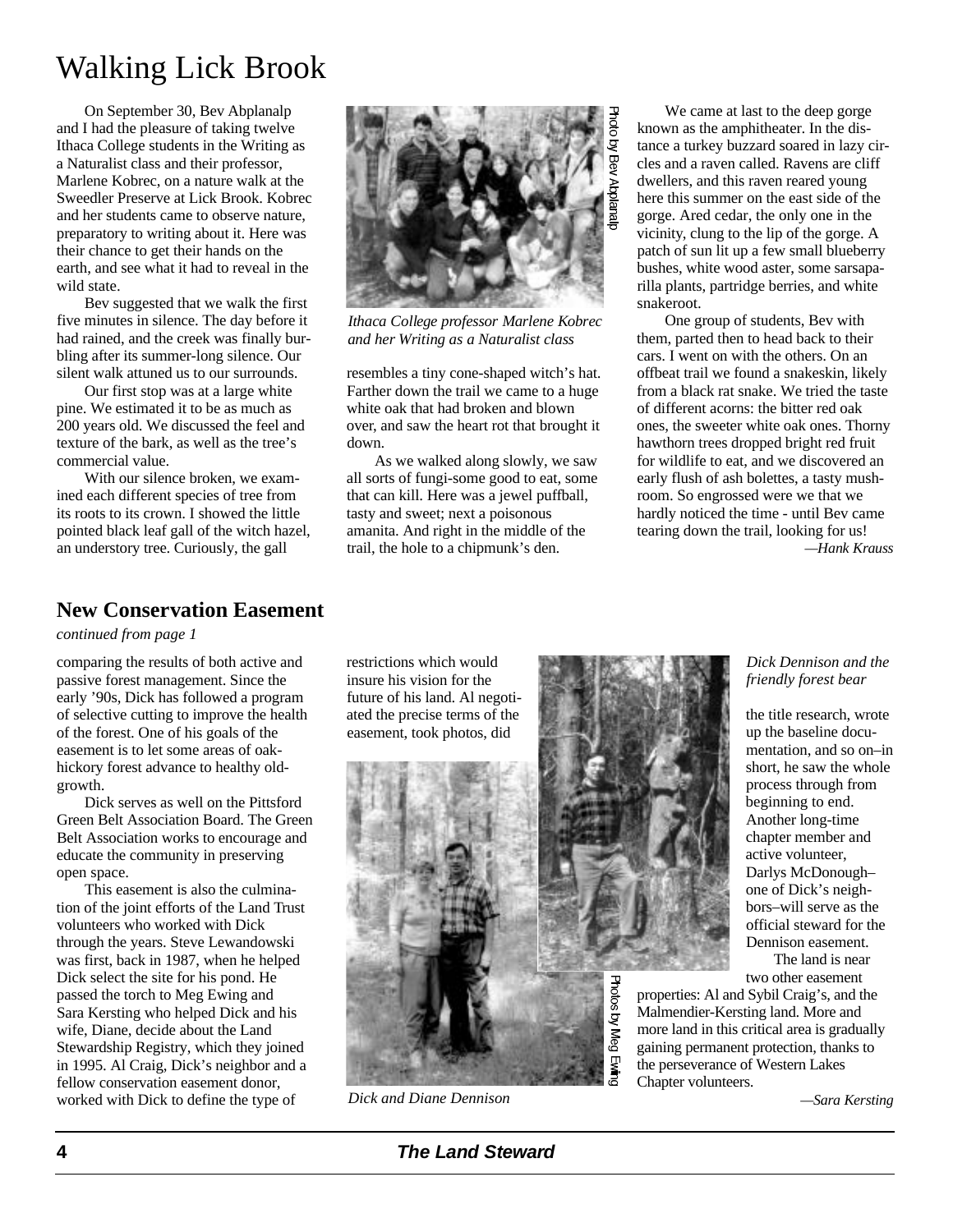# **VOLUNTEER PROFILE**

## Hank Krauss

Volunteer Hank Krauss has probably spent more time literally immersed in nature than any of our volunteers.

Hank was born in Duluth, MN in 1929. Ayear later his family took up farming on 104 acres near Brooktondale in Tompkins County. Although it was during the Depression they managed to sell enough produce, milk and meat to keep going, and even to help less fortunate neighbors. Hank attended local schools and completed three years of high school in Candor.

He was married in 1953 and has six grown children, three daughters and three sons. His work experience is varied and includes jobs with Morse Chain, NCR, a foundry in Owego, and an asphalt and road materials plant in Ithaca. He has done construction work, truck driving, and served in the 11th Air Borne Division.

After separating from his wife, Hank took to the woods and led a solitary life in a series of small cabins that he built here and there in the town of Caroline. He lived on edible plants (he knows 41 of them) and venison given to him by hunters whom he had helped in building deer stands. Sometimes he wrote stories. He would spend hours sitting in one spot, watching what was going on around him, or lying in a stream to observe aquatic insects.

Hank now lives in Ithaca and spends his time helping others and sharing his woodsman's knowledge. He is a member of the Native Plant Society, the Tracking Club, and the Tompkins County Chapter of Keeping Track. He does odd jobs for

his landlord and volunteers a lot of time for church groups.

In addition, Hank has become a devoted volunteer for the Land Trust, where he does office chores, joins work parties, and leads nature walks. Betsy Darlington says that he is so informative and charming and funny as a walk leader that participants don't want to leave when the walk is over. When Hank comes to the Land Trust office, cheers and hurrahs are released by the staff in recognition of his amazing contributions of

time and expertise to our mission. And the next time you visit the Whitlock Preserve, you can silently thank Hank for his dozens of hours spent helping to build those 80 steps!

*—Ed Ormondroyd* 

## That Boring Board...

The founders of a land trust have all the fun: get an acute vision one night, give birth, and save the local world crusading for open space. Raising money in those flushed early years is relatively easy, because there's nothing so alluring as a breathing, palpable cause, like a great green space full of brown-eyed furry creatures, heliotrope-chinned threebreasted twitwillers, and any two trees older than 100.

Aland trust, however, must ensure its continuity in order to keep its promises. Contracts it has created with current landowners about the treatment their land will receive, say, 2000 years from now need to be honored, and we do them no honor if we as an organization are not alive and healthy then, capable of fielding stewards, monitors, and, if need be, squads of lawyers and angry public relations experts to defend that property against illicit treatment. What if the Whig Party, the League of Nations, or the defunct NY Central Railroad were holding YOUR easement?

A wise business manager sets goals and makes plans to attain them, devises contingency plans to cover failures, emergencies, loss of key people, and tries to imagine all the potential pitfalls lurking ahead in order to ensure the continuity of the enterprise. But well-laid business plans crash and burn left and right, leaving corporate corpses in their wake: for instance, the son of the founder seldom has that fire in the belly that made the parent a success. Or, does your 1999 favorite restaurant have the same owner as in 1989? So even though most businesses have a worthy reason for being... making money... many of them do not succeed at keeping themselves alive past the founders'lifetimes.

And what good are we if we do no better? Therefore, let's wave the flag of appreciation for those "drones" who are willing to work tedious hours on the vitally necessary tasks of ensuring our land trust's current and future health: those chairborne troopers of the paragraph command who bleed infinitives

and clauses redoing the By-Laws, those bravehearts who lead and cajole actual goals and plans out of each grumpy committee, and those board and committee members who are responsible for our fiscal adulthood.

These are the hard tasks that don't always garner nominations for "Conservationist of the Year," but we'd flame out like careless youth if sensible, responsible business heads weren't taking care of our organization. These remarks do not diminish the gifts of those working directly on our land protection projects, but let us not ignore those fussy old pokes among us who will keep the land trust alive and those projects protected. And when our members are asked to contribute to such "boring" goals as operating expenses, funds for organizational growth, office expansion, stewardship and defense funds, let us not stint those appeals.

...for we have promises to keep...

*— I rene Szabo, Board President*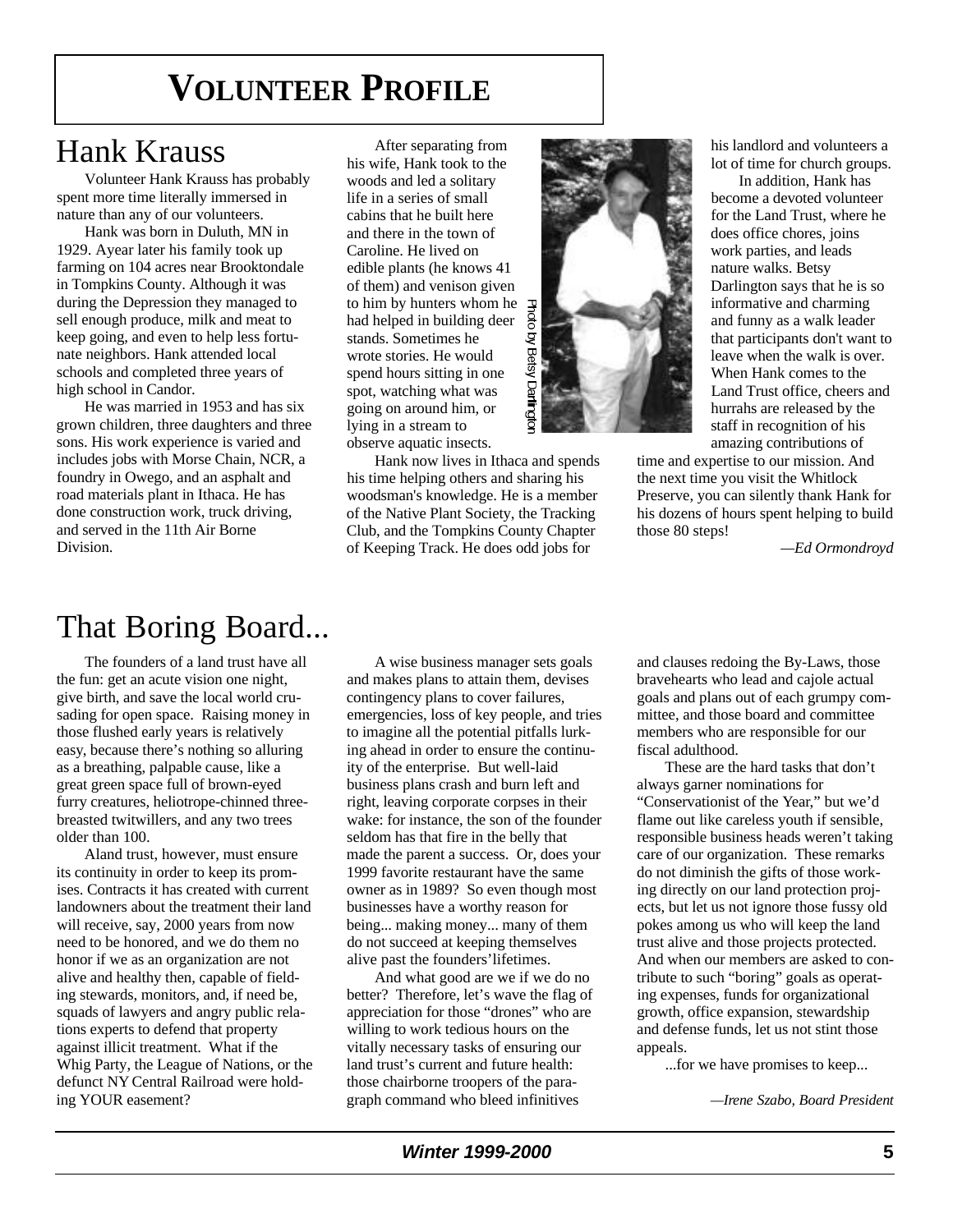# FALL PICNIC

The Fall Picnic at Havana Glen in Montour Falls was great fun. We found spikenard, a sarsaparilla relative, in the glen, and wildlife rehabilitator Cindy Page brought her raptors and owls for her usual fascinating presentation that describes what to do if you find injured wildlife.



Photo by Harmon Strong

*Cindy Page and her female red-tail hawk*



signed by at least 20 current members of the Land Trust, must be received by the Board President by **February 5,** 90 days prior to the Annual Meeting on May 7.



*Following a tremendous meal, Fall Picnic goers settled in to enjoy Cindy Page's raptors.*



*Your Friends and Neighbors played wonderful toe-tapping tunes for our Fall Picnic.*

## "Survivor's Benefit" Benefits Land Trust

I retired from Cornell University at the end of November 1999. As a New York State employee of a statutory college at Cornell, I was eligible for the Survivor's Benefit Program. This allowed me to designate the Finger Lakes Land Trust as beneficiary of the \$3,000 benefit without cost to me, the employee. Upon my death, the Land Trust will receive the benefit to be used in the Stewardship Fund.

Why did I do this? Simply because I thought it was a good idea. Frankly, I hope it will be many years before the Land Trust gets this money, but, after I am gone to the great hiking trail in the sky, I will have left something behind to help protect the natural integrity of the Finger Lakes region. For information about this program, NYS employees may contact their personnel office or the Survivor's Benefit Program, 18th floor, AESOB, Albany, NY 12244. *— Tom Reimers*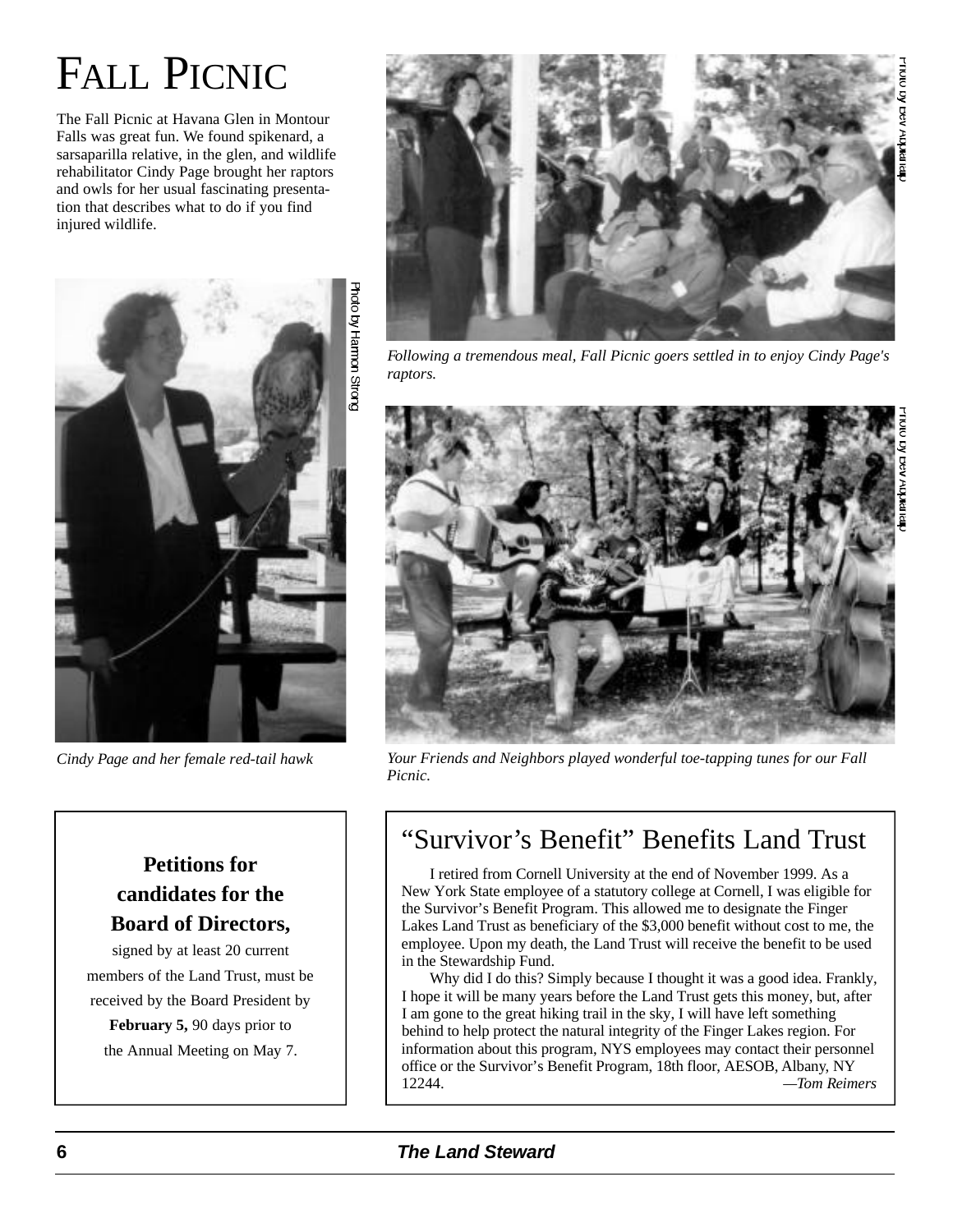

*Student volunteers recruited by On-Site Volunteers at Sweedler Preserve at Lick Brook*



*Jim Babcock, Cornell University m y c o l ogist, prospecting for fungi at the Lindsay-Parsons Biodiversity Preserve.* 



*Cornell University International Students removing non-native invasive plants at our L i n d s a y - Pa rsons Biodiversity Preserve.*

## Wish List

Acopy of the *Chicago* or *New York Public Library Manual of Style*; a copy of the DeLorme New York State Gazetteer; lopping shears, hedge clippers, pruners; light-weight card table and/or light-weight portable folding table; any of the following topographic maps: Bristol Springs, Campbell, Corning, Middlesex, Naples, Prattsburg, Pulteney; and a volunteer to do our newsletter layout

## Business Member Profile

Banfield and Associates, Inc., is one of the Land Trust's newest business members. David Banfield has lived in Ithaca all of his life, which is at least ten years longer than you



would guess by looking at him. His early background reveals an Ithaca much different from now. He was a member of the last class that graduated from Ithaca High School when it was still in the Dewitt Building and used to be a life guard at Stewart Park when there was swimming there.

Banfield and Associates is actually located just down the street from the Land Trust's main office. David Banfield has been an insurance agent on Tioga Street for over thirty years offering auto, home, and business insurance.

David has been an avid appreciator of the region's natural environment all of his life. He has served as treasurer of the Cayuga Lake Conservation Association since its inception in the '60s as "Save Cayuga Lake." He has also served on the local Board of Public Works and as a Common Council member, working alongside Dan Hoffman.

ALicensed New York Guide, David has been visiting the Lick Brook area since long before it enjoyed Land Trust protection. He supports the Land Trust, "not just so my grandchildren will have access to these same places, but so that their children will as well." David's love of the area and appreciation for the need to protect the natural environment make him a clear candidate to be a business member of the Land Trust.

"I had been aware of the Land Trust and knew that it existed," David said. "John Semmler told me about the new business membership program and suggested that I become a business member. I asked him to send me the information and I joined." David's story makes it impossible not to wonder how many other potential business partners there are in the Finger Lakes area who would become enthusiastic business members if only they were asked. If you know of a business that would be interested in our new business membership program, please call Assistant Director Bev Abplanalp. *—Allen Quirk* 

**Winter 1999-2000 7**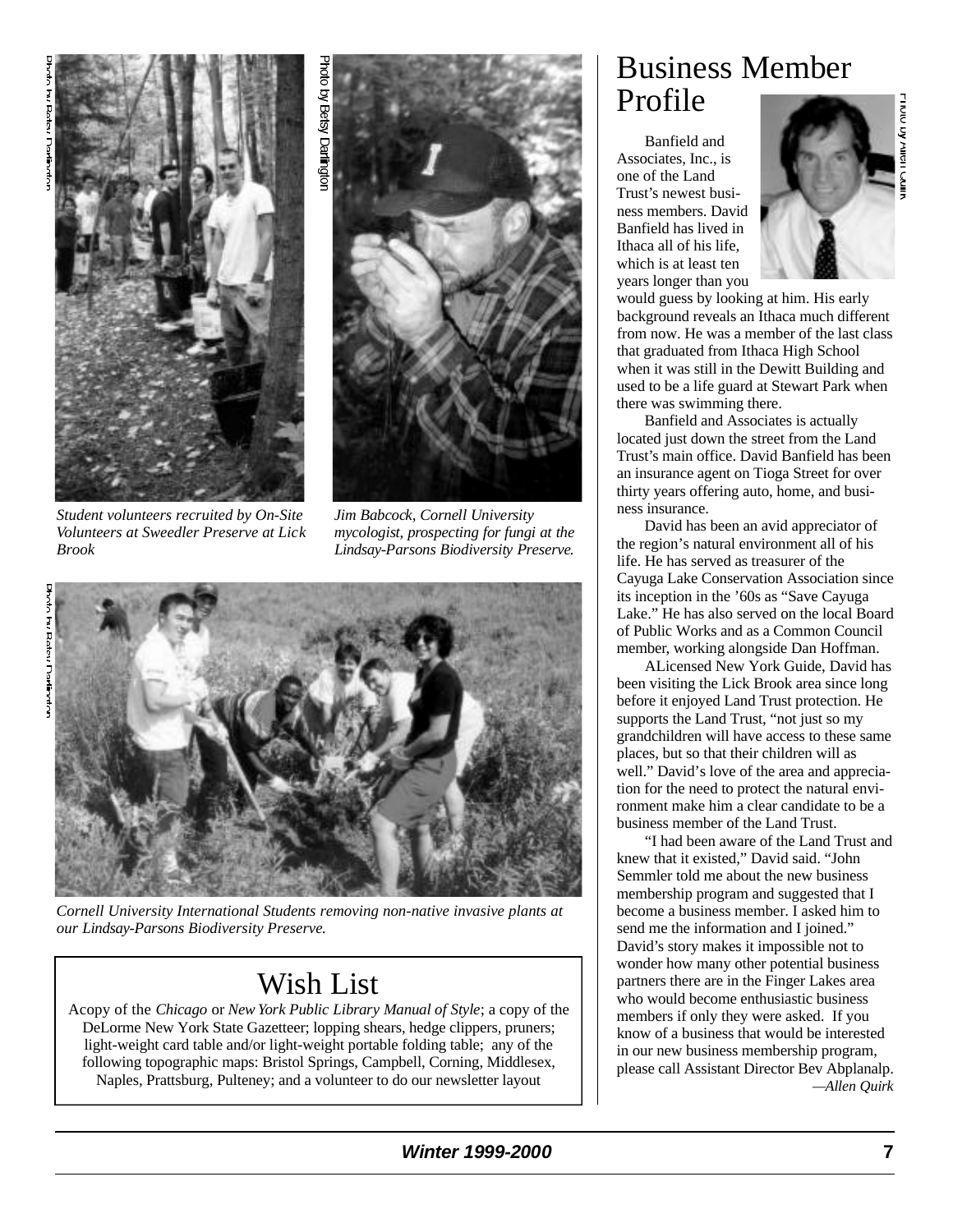# **CHAPTER REPORTS**

### Seneca Chapter

Thanks to Land Trust member Adam Arcadi, the Martin Preserve has attained a new level of "no hunting" visibility. Added to those already existing along the town roads are many new "no hunting signs" that sport the Land Trust logo. As the old adage says, "You can't miss 'em"!

With the help of adjoining property owners Frank Garrison and Sam Yaskoviak, Adam has also been rechecking the preserve's boundary lines. Frank Garrison and his family recently purchased the late Bill Slovik's property and, fortunately for the Land Trust, have also taken over Bill's stewardship inclinations. We're fortunate to have such a great environmental family living above the Martin Preserve and appreciating it as much as the Garrison Family does!

In many of his endeavors Adam is assisted by son Teal, a home schooler who is well on his way to becoming an excellent Land Truster. Thank you Frank and Sam and Adam and Teal - You leave good footprints for the rest of us to follow.

And finally a hard-to-say "Goodbye" to Seneca Chapter charter members Anne and John Elder. They've have spent many hours on Junk Duty, trail clearing, and imparting to second graders a special kind of love of the natural world. The Elders are moving to the Washington DC area to be closer to their daughter and her family. Our good wishes go with them.

*— I rene Brown, Chapter Chair* 



### Keuka Chapter

Our booth at the Hunt Country Branchport Festival on October 2nd and 3rd brought us a list of volunteers and some sizeable donations. We were pleased with the number of interested people who wanted to learn more about land preservation and the Finger Lakes Land Trust. We also sponsored wildlife rehabilitator Cindy Page who brought her raptors to the festival for an awesome demonstration and talk about wildlife rehabilitation.

Just six days later, on October 9th, we co-sponsored a bird migration tour to Hamlin State Park and Braddock's Bay with Cornell Cooperative Extension in Yates County. The trip was fascinating and the weather was gorgeous. Five biologists and ornithologists from the Braddock Bay Raptor Association led the tour. The migratory bird research stations along Lake Ontario were the first stop of the day. We learned how to use spotting scopes to identify and count migrating birds. Next we observed banding procedures at the songbird banding station. Our third stop was Braddock's Bay, alive with both rare and common species of ducks and waterfowl. The day ended with an up-close "Birds of Prey" demonstration by the Raptor Association.

Land Trust member Debbie Koop has been appointed to the Farm Protection Board in Yates County as a representative of the Keuka Chapter. The board has written its Farm Protection Plan and is currently finishing the accompanying Agricultural District Review. Once the plan is in place, Yates County will qualify for NY State's Purchase of Development Rights Program. With agriculture as its primary industry, Yates County has a big stake in this program.

Debbie also represents the Land Trust on the Yates County Watershed Alliance Committee. The Keuka Chapter hopes to be instrumental in helping preserve lands surrounding crucial watershed areas as well as in working to preserve crucial farm land and scenic vistas of Keuka Lake.

*—Debbie Koop, Chapter Chair* 

## Buy Cards by Acorn Designs

One of our business members needs your support! Former board member and longtime Land Trust supporter Steve Sierigk's cabin burned down this past November. The cabin had been lovingly handcrafted by Steve over a dozen years.



*Steve Sierigk at the Elegant Garden Party*

It was a total loss and, due to its remote location, uninsured. Steve's commitment to environmental integrity and community is well known. Steve is chair of our Membership Committee and was one of the first to join our Business Membership Program. His company, Acorn Designs, has pioneered the use of recycled paper and ecologically safe inks. You can help Steve rebuild his dream by purchasing his beautiful note cards which can be found in numerous outlets across the Finger Lakes Region. You may write Steve at 5066 Mott Evans Rd., Trumansburg, NY 14886.

# **LAND FOR SALE:**

**FOR SALE BY LAND TRUST: beau**tiful 48-acres with conservation easement in the hills of South Danby.

**HEMLOCK LAKE:** Conservationminded buyer wanted. 40+ acres, breathtaking views overlooking Hemlock Lake, abundant wildlife; adjoins 100 acres that will be protected by conservation easement. Terms available. Call (716) 346-0582.

**BARN/HOUSE AND 16 ACRES** with conservation easement, on German Cross Rd., near Six-Mile Creek in Dryden. Call 505-743-0074.

**A BUTTING FINGER LAKES NATIONAL FOREST: 40-acre parcel** on Chicken Coop Hill Road with conservation easement, 15-acre woodlot, sweeping views, gently sloping fields. Trumansburg School District. Call (607) 387-8080.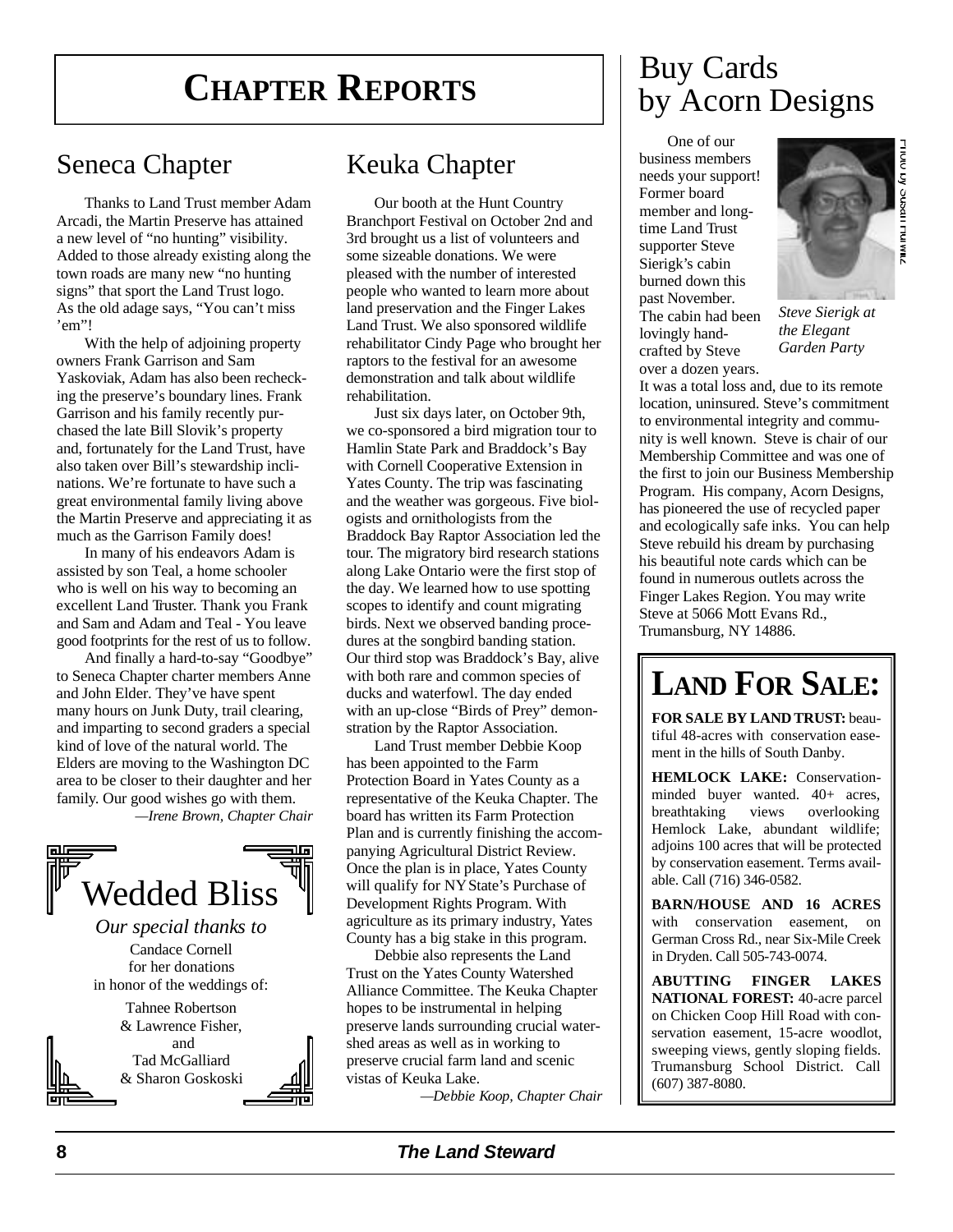## Voices of the Earth Program

Author Jen Hill entertained sixty-five people with accounts from her new anthology of bird watching literature, *An Exhilaration of Wings*, at the Women's Community Building in Ithaca on October 17. The reading was part of the Land Trust's Voices of the Earth series and was co-sponsored by The Bookery. Jen's collection, published by Viking, spans the late 18th century to the present and includes both famous and little-known writers. Selections included:

• an Englishman's description of rooks gathering so much nesting material that much of it must be dumped to the ground

• a doctor's fussy prescription of what to wear, eat and drink on a birding trip

• a small birder characterized by his adult self as even grubbier than small boys in general.\*

Jen Hill is a PhD candidate at Cornell. \*Taken from essays by Humorist Jerome K. Jerome, American ornithologist Dr. Elliott Coues, and Theodore Roosevelt.

*—Ed Ormondroyd* 

# *Volunteer Thank Yo u 's*

For creating and donating the beautiful stained glass window that we awarded to Betsy Darlington as our Conservationist of the Decade: **Gary Harrison**

(This thank you was inadvertently omitted from the Summer 1999 Land Steward)

For legal assistance: **Elena Flash, William Joint, Peter Miller, Dick Ruswick**

For providing original art-work for each of our newsletters: **F red Bertram**

For donating badly needed topo maps, thus filling in much of the gap in our inventory for the region: **Eastern Mountain Sports, in Rochester, David Banfield,** and Connie Thomas

For hard work at our preserves: Adam Arcadi, Al **Cardinale, Don Cobb, Betsy Darlington, Erin Hewett, Geo Kloppel, Hank Krauss, Ray Oglesby, John Smith; 46 students at the Johnson School of Management at Cornell (recruited by On-Site Volunteers); 10 students in the "Community Plunge" p rogram at Ithaca College; 10 Cornell University students from On-Site Volunteers** 

For leading great nature walks at our nature preserves: **Betsy Darlington, Krissy Faust, Hank Krauss, Bob**

**Wesley, Ray Oglesby, Irene Szabo, and Chris White** 

For helping with the Gray House open house: Ithaca **Neighborhood Housing Services, Betsy Darlington, Brian DeYoung, Brad Edmondson, Hank Krauss, Kat Lieberknecht, Danika MacLellan, Ray Oglesby, Judy Pierpont, Mary Woodsen**; for extensive legal help with the closing: **Dick Ruswick;** and for seeing the renovation project through, from beginning to end: **Brad Edmondson** 

For being our master tool-fixer: **Hank Krauss**

For donating a great log hook: **Walter Pintner**; and for donating two pairs of loppers: **Jane Mead**

For help at the Fall Picnic: **Irene Brown, Susan Hurwitz, Jon Dember, Nancy Spero, Vikki** Armstrong, Gail Blake, **Jennifer Dotson, and Susan Austern** 

For donating the everuseful Newcomb's Wildflower *Guide:* **Connie Thomas** 

For once again donating a subscription to *The Conservationist:* Molly A dams

For letting us use their historic barn for our October gathering of conservation easement landowners and

stewards: **Arch and Esther Dotson**; for letting us have a wonderful walk on their land: **the Dotsons and Ed and Joycelyn Hart;** For helping with the event: **Kat Lieberknecht;** for giving us a very entertaining and enlightening talk about how assessments of conservation easement lands work: **Steve Whicher, Director of Tompkins County's Assessment Dept.;** and for leading a fascinating walk to learn about past land use practices from today's landscape: **Ecologist Peter Marks** 

For help with the Cool Meetings on Hot Topics Workshop: **Michael Culotta, Betsy Darlington, Bill Hecht, Kat Lieberknecht, Carolyn Long, Ree Thayer** 

For many hours of help in the office: **Merry Jo Bauer, Mandy Beem-Miller, Harriet Budke, Emily Eisman, Connie Kaiser, Hank Krauss, Silas Townsend, Ree Thayer, Carl Leopold** 

For organizing the summer's Talks and Treks series: **Meg Ewing and Sara Kersting** (Honeoye), **Bill Hecht** (Skaneateles); For leading a walk or giving a talk at one of our summer Talks and Treks: **Cindy Page, Ryan** Aleva, Bernd Blossey, R.R.

**Johnson, Bill Legg, Pattie Weisse, Harry Greer, Mary Stebbins, Gunther Fishgold, Ward Stone, Rob Howard, Bill Brice, Bill Kappel, Dave Atkins, Amy Samuels, Nelson Hairston, Jeff Fiore , Jeff Carmichael, Tom Higgins, Jeanne Wenrich, Mike Allen, Steve Kress, Ron Walker, Christopher White, Anne Terninko, Mary Gleason, Frank Smith, Edith Davey, Steve** Lewandowski, Jim Secosky, **Donna Nichols,UR Graduate students at the Mees Observatory, Randy Wall** 

For showing the Honeoye First United Church group the Canadice Lake wetlands **Mona Rynearson**

For designing our beautiful Wesley Hill Preserve fundraising brochure: **Tanya Olsen of Messenger Post Publications** 

For helping with the booth at the Hunt Country **Branchport Festival: Debbie Koop, Lisa Saether, Lynda Rommel** 

For help in ways too numerous to list: **All members of the Board and Committees, conservation easement and nature pre**serve donors, and easement and preserve stewards.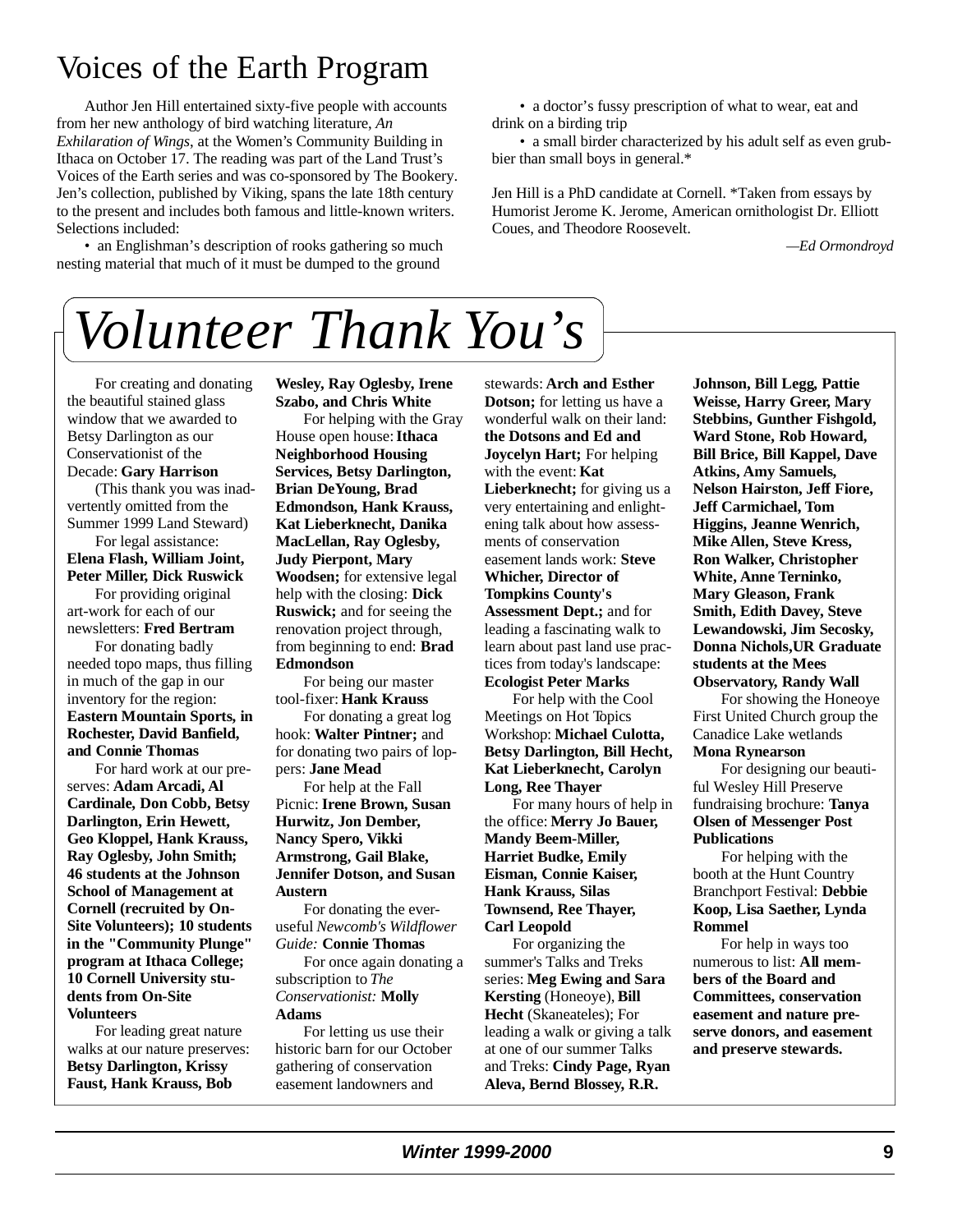### **Wesley Hill Campaign**

*continued from page 1*

We are delighted and proud to announce an anonymous gift of \$55,000 from a Land Trust member for the Wesley Hill campaign. As an incentive to assure completion of the acquisition and stewardship phase, this generous donor has issued a challenge to the Land Trust community. For every \$100 that other supporters contribute, our mystery donor will contribute an additional \$50 for Wesley Hill's protection. So far, the Western Lakes Chapter, Board, staff, and friends of the Land Trust have contributed over \$12,000 in this challenge grant campaign - earning an additional \$6,000 for Wesley Hill, and bringing our total to over

\$73,000!

This is an encouraging beginning for the campaign, but we need to raise an additional \$18,000 by June 2000 to take full advantage of the matching grant. Our donor is



*Susan and Eric Cosman, Wesley Hill Stewards*

willing to match up to \$30,000 of new funds with \$15,000 of his own. With your help, we can do it! If you would like to make a contribution, please use the reply envelope in this newsletter, and let us know that your donation is for the Wesley Hill campaign. And if you know of others (individuals, organizations, businesses or corporations) who you believe would be interested in helping, please let us know. All gifts are tax deductible and may be in the form of appreciated assets such as stock (equities), real property, or collections (e.g. coins), etc. Gifts of

appreciated assets can enable donors to avoid paying hefty capital gains taxes. With much hard work and your help, we are confident that we can achieve our full campaign goal by December 31, 2000.

We will be hosting two events at Wesley Hill, on February 5 and on May 7, as well as a cross-country ski event on January 15 sponsored by Writers & Books. (See the calendar for details.)

Wesley Hill brochures are available from the Land Trust office in Ithaca and from Meg Ewing (716-394-5436) and Sara & Jim



hoto by Betsy Darlingto

*October 24 nature walk at Wesley Hill*

Kersting (716-367-2301). Beginning in January, the chapter will resume monthly meetings on the second Wednesday of each month at 7:30 p.m. in the office of the Canandaigua Lake Watershed Task Force in the old RG&E building on Clark Street. Call Meg or Sara for more details.

The Wesley Hill and Briggs Gully campaign will help us create a legacy of great biological importance in the Honeoye Inlet Valley. Our conservation goal is to work toward permanent protection of the biological corridor running from the eastern wall of the valley, across the wetlands in the inlet, and up the western forested wall of this remote and beautiful place. It is a glorious feeling to stand at the edge of Briggs Gully and sweep your eyes over its undisturbed landscape. What a gift to the people of the next millennium! Let's make sure they can do the same thing.

*— M eg Ewing* 

# **Memorial** Contributions

*We are deeply grateful for the donations given to the Land Trust in memory of:*

> **Cynthia H. Collum,** from Candace Cornell

**George Gibian,** from Stephanie Behler, Tom Butler and Family, Hans and Rose Bethe, Barbara and Thomas Block, Val Bunce, Marvin Carlson, Florence and Gardner Clark, Kenneth and Betty Evett, David Feldshuh and Martha Frommelt, Yvonne Fisher, Helen Garvey, Andrea Gladstone, Katherine Gottschalk, Ron Herring, Eva and Herbert Kufner, Kit Lambert, Gladys and James McConkey, Wendy and Kelly Popplewell and Erin, Ross Rockwell, Terri and Brady Secord, Kevin, Alicia, and Derek Secord, Caroline Spicer, Cushing and Jean P. Strout, Beverly Baker and Baker Travel, Gordon and Patricia Kirkwood.

# **BREAD CARD FOLLOW-UP:**

**If you are a member, please note that your bread card can only be used at the Ithaca Bakery shop on Route 13, NOT at any of the branches. Thank you!**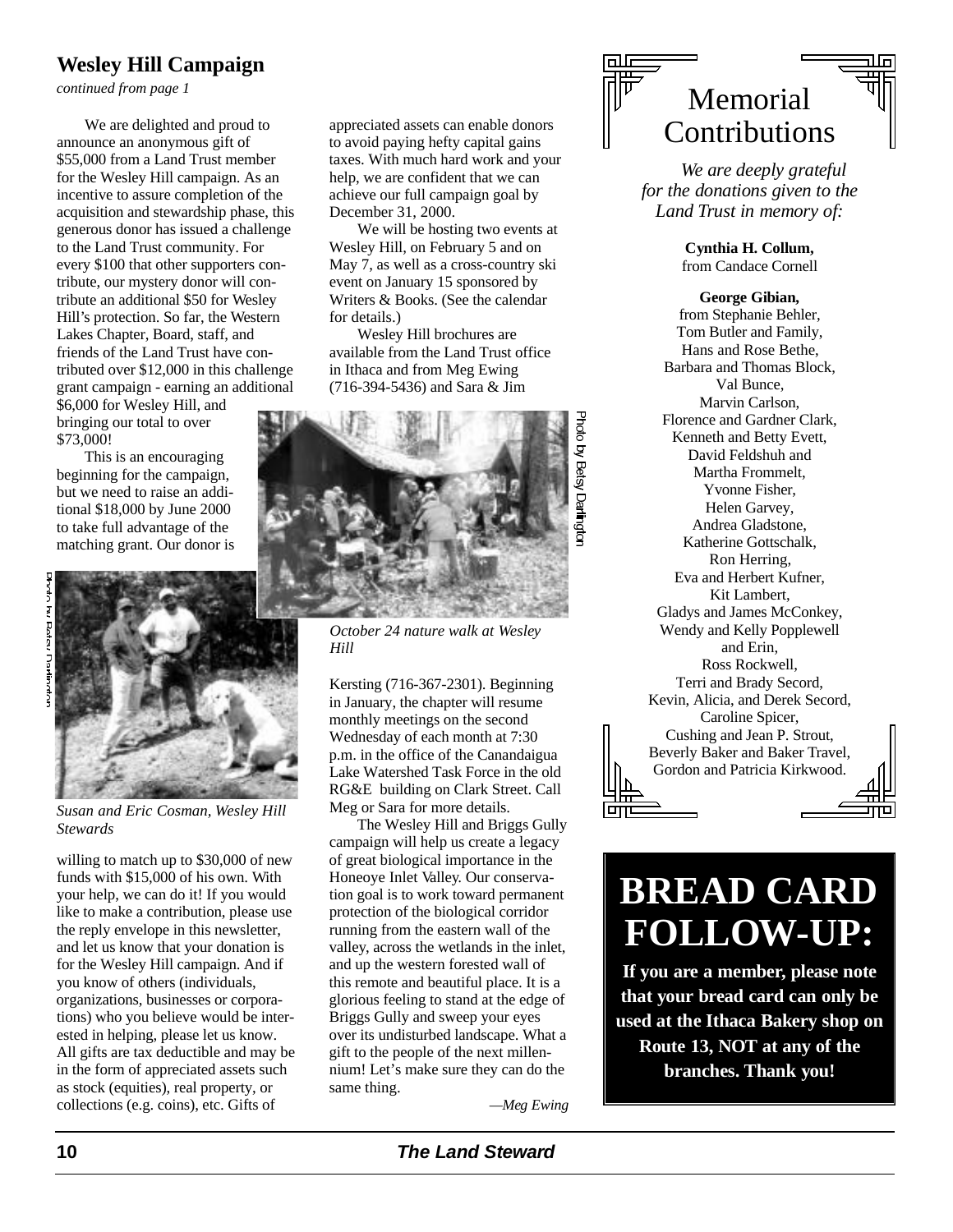## Finger Lakes Land Trust and Ithaca Neighborhood Housing Service Cooperate To Restore Home

On October 29, the Finger Lakes Land Trust held an open house to celebrate the gift and sale of the former home of Richard Gray at 302 Utica Street, Ithaca.

Gray died in a tragic canoeing accident on May 13, 1998, when he was 47 years old. At the time of his death, he was an alderperson representing the 5th Ward, a supporter of the Land Trust, and a member of the Tompkins County Citizens Planning Alliance.

"Rick moved to Ithaca to go to graduate school, and he loved Ithaca so much that he just stayed," said his mother, Ida Mary Gray, who lives near Toledo, Ohio. "After he died, my husband, George, and I had to decide what to do with the house. It needed a lot of work, and we lived too far away to supervise it."

"Then at the memorial service we heard how Rick had been involved with the Land Trust, and how much it meant to him. So we asked the Land Trust if they thought it was feasible to take on renovating and selling the house, and using the proceeds as a donation."

"It was risky for us," said Brad Edmonson, past president of the Land Trust. "As a nonprofit dedicated to land protection, we were venturing pretty far from our mission. Yet we wanted to pay tribute to Rick and his family."



*Kat Lieberknecht and Rick Huber, General Contractor, at the Gray House*

It wasn't an easy job. "The building was structurally sound," Edmondson said, "but it needed everything else - new plumbing and wiring, and all new walls, floors, and roof. So we asked Ithaca Neighborhood Housing Service (INHS) for help. It was a collaboration between two non-profits that you don't find very often."

Sue Perlgut, Director of Development and Community Relations at INHS, was enthusiastic from the start. "INHS was really pleased to be the renovator, and to bring our expertise to the aid of another organization," Perlgut said. "Our mission is to work together with businesses and home-owners. It was great to extend that mission to the Land Trust. And it always feels good to help

another house become a home."

The third party in the collaboration was the buyer, Adriana Rovers. INHS provided the know-how and skill for the renovation. But Rovers became deeply involved in the project, and turned it into a complete restoration of the property as well.

Ida Mary and George Gray drove in from Ohio to attend the open house, along with Rick's two brothers. "We were really glad we went," said Mrs. Gray. "It was hard in a way, but we were happy, too. This has been a wonderful solution for everyone concerned."

The Land Trust intends to use the proceeds from the sale of the Gray house as the seed money in its own search for a permanent home. *—Mary Woodsen* 



*Rick Gray's brother Robert and Bev Abplanalp at the Gray House Open House October 29*



## Tap Root

### FIRST WORDS.

These are the words that begin each gathering of like-minded people. They are given in thanksgiving. These words honor the circle of all that is green providing habitat for birds, animals, insects, and people. Their rhythm, tone, and intent create remembering. To each of you who has welcomed me, I thank you.

Our Finger Lakes are located at the heart of New York State where water flows outward to the sea through creeks, canals, Great Lakes, and rivers. The health and well being of these waters rest in our hands. It was a privilege for me to swim across Cayuga Lake this summer. It was the dream of a lifetime. As a child I was very tall and quite lanky which made it difficult to float on my back; I failed my beginner's test the first time. Even today, if I were to lie still with my lungs jam packed full of air and my arms outstretched, my body would assume it's natural floating position with my feet pointing to the bottom and my head about eight inches or so under water. This makes breathing out of the question. I would have never thought it possible for me to learn to swim, let alone save a young man from drowning, and certainly not swim across the largest Finger Lake. Life has offered me many opportunities for sharing in its well being. Coming to work on behalf of the Finger Lakes Land Trust is terrific.

On my first day of work, I was traveling west with Gay along Route 17 to meet up with Irene in Bath. An eagle flew in to greet us. We were filled with awe and I felt exhilaration at seeing an eagle in New York State, here in our region. More importantly it shows me that our members, volunteers, supporters, and staff will work together and accomplish great deeds. *— Bev Abplanalp, Assistant Director*